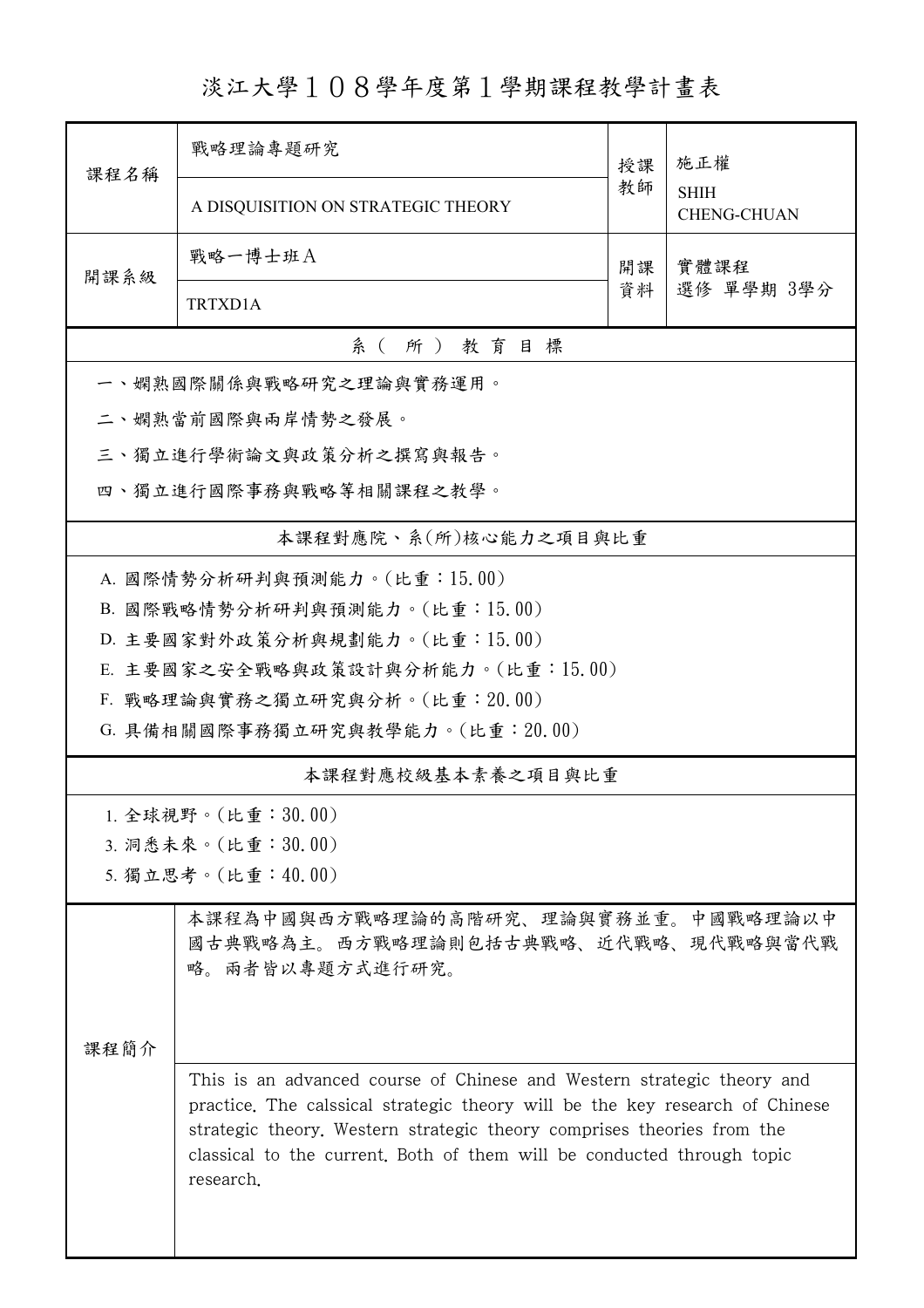## 本課程教學目標與認知、情意、技能目標之對應

將課程教學目標分別對應「認知(Cognitive)」、「情意(Affective)」與「技能(Psychomotor)」 的各目標類型。

一、認知(Cognitive):著重在該科目的事實、概念、程序、後設認知等各類知識之學習。

二、情意(Affective):著重在該科目的興趣、倫理、態度、信念、價值觀等之學習。

三、技能(Psychomotor):著重在該科目的肢體動作或技術操作之學習。

| 序<br>教學目標(中文)<br>號              |               |            |                                                                                   |                                                                                                                               |  |
|---------------------------------|---------------|------------|-----------------------------------------------------------------------------------|-------------------------------------------------------------------------------------------------------------------------------|--|
| 瞭解中國古典戰略理論的重要專題                 |               |            | to realize Chinese Classical<br>strategic theoretical topics                      |                                                                                                                               |  |
| 瞭解西方戰略理論的重要專題<br>$\overline{2}$ |               |            | to understand Western<br>strategic theoretical topics                             |                                                                                                                               |  |
| 3  培養學生獨立與完整的戰略研究能<br>力         |               |            | to cultivate students'independent and complete<br>capabilities of strategic study |                                                                                                                               |  |
| 4  培養學生戰略思考能力                   |               |            | to cultivate students'<br>capabilities of strategic<br>thinking                   |                                                                                                                               |  |
| 5   培養學生戰略分析能力                  |               |            | to cultivate students'<br>capabilities of strategic<br>analysis                   |                                                                                                                               |  |
| 6  培養學生戰略決策能力                   |               |            |                                                                                   |                                                                                                                               |  |
|                                 |               |            |                                                                                   |                                                                                                                               |  |
| 目標類型                            | 核心能力          | 校級<br>基本素養 | 教學方法                                                                              | 評量方式                                                                                                                          |  |
| 認知                              | <b>ABDEFG</b> | 135        | 講述、討論                                                                             | 作業、討論(含課<br>堂、線上)、報告(含口<br>頭、書面)                                                                                              |  |
| 認知                              | <b>ABDEFG</b> | 135        | 講述、討論                                                                             | 作業、討論(含課<br>堂、線上)、報告(含口<br>頭、書面)                                                                                              |  |
| 認知                              | <b>ABDEFG</b> | 135        | 講述、討論                                                                             | 作業、討論(含課<br>堂、線上)、報告(含口<br>頭、書面)                                                                                              |  |
| 認知                              | <b>ABDEFG</b> | 135        | 講述、討論                                                                             | 作業、討論(含課<br>堂、線上)、報告(含口<br>頭、書面)                                                                                              |  |
| 認知                              | <b>ABDEFG</b> | 135        | 講述、討論                                                                             | 作業、討論(含課<br>堂、線上)、報告(含口<br>頭、書面)                                                                                              |  |
| 認知                              | <b>ABDEFG</b> | 135        | 講述、討論                                                                             | 作業、討論(含課<br>堂、線上)、報告(含口<br>頭、書面)                                                                                              |  |
| 授課進度表                           |               |            |                                                                                   |                                                                                                                               |  |
| 日期起訖                            |               |            |                                                                                   | 備註                                                                                                                            |  |
|                                 |               |            | 院、系 $(\text{m})$                                                                  | 教學目標(英文)<br>to cultivate students' capabilities of strategic decision<br>教學目標之目標類型、核心能力、基本素養教學方法與評量方式<br>内 容 (Subject/Topics) |  |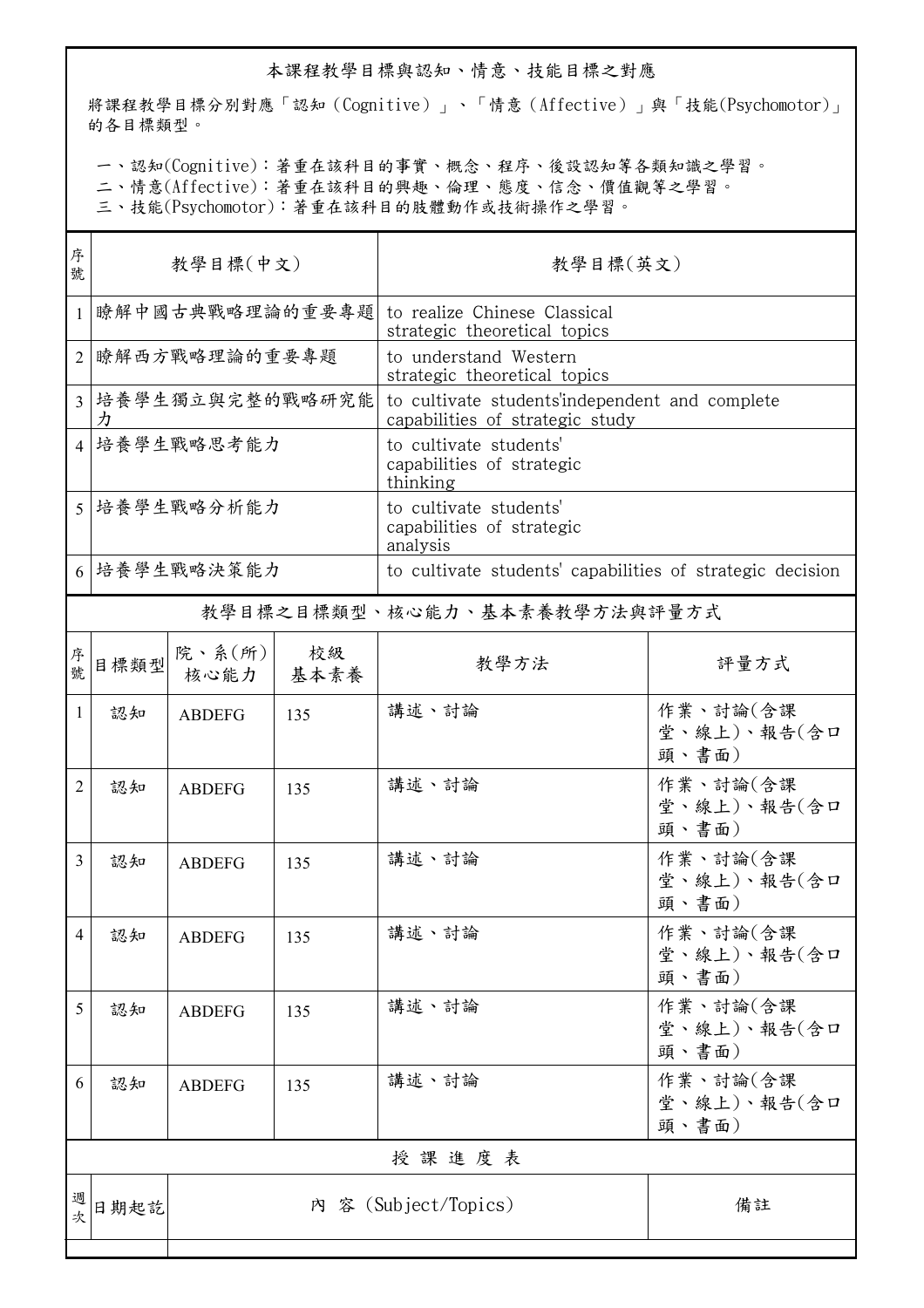|             | $108/09/09$ ~<br>108/09/15    | 戰略理論專題研究的前提                                                                                                                                                           |  |  |
|-------------|-------------------------------|-----------------------------------------------------------------------------------------------------------------------------------------------------------------------|--|--|
| 2           | $108/09/16$ ~<br>108/09/22    | 戰略理論專題研究的前提                                                                                                                                                           |  |  |
| 3           | $108/09/23$ ~<br>108/09/29    | 中國戰略理論專題:戰爭論、戰備論                                                                                                                                                      |  |  |
| 4           | $108/09/30$ ~<br>108/10/06    | 中國戰略理論專題:將道論、全勝論                                                                                                                                                      |  |  |
| 5           | $108/10/07$ ~<br>108/10/13    | 中國戰略理論專題:主動論、詭道論                                                                                                                                                      |  |  |
| 6           | $108/10/14$ ~<br>108/10/20    | 中國戰略理論專題:心戰論、軟權力論                                                                                                                                                     |  |  |
|             | $108/10/21$ ~<br>108/10/27    | 中國戰略理論專題:先秦大戰略理論                                                                                                                                                      |  |  |
| 8           | $108/10/28$ ~<br>108/11/03    | 中國戰略理論專題:先秦大戰略理論                                                                                                                                                      |  |  |
| 9           | $108/11/04$ ~<br>108/11/10    | 中國戰略理論專題:當代大戰略理論(鄧、江、胡)                                                                                                                                               |  |  |
| 10          | $108/11/11$ ~<br>108/11/17    | 西方戰略理論專題:古典戰略-克勞塞維茨                                                                                                                                                   |  |  |
| 11          | $108/11/18$ ~<br>108/11/24    | 西方戰略理論專題:近代戰略 - 李德哈特、地緣戰略                                                                                                                                             |  |  |
| 12          | $108/11/25$ ~<br>108/12/01    | 西方戰略理論專題:現代戰略 - 薄富爾、嚇阻理論                                                                                                                                              |  |  |
| 13          | $108/12/02$ ~<br>108/12/08    | 西方戰略理論專題:當代戰略 - 軍事事務革命論、行動<br>戰略論                                                                                                                                     |  |  |
| 14          | $108/12/09$ ~<br>108/12/15    | 西方戰略理論專題:當代戰略-不對稱作戰論、長程小<br>型戰爭                                                                                                                                       |  |  |
| 15          | $108/12/16 \sim$<br>108/12/22 | 西方戰略理論專題:當代戰略 - 反恐戰爭、美國大戰略                                                                                                                                            |  |  |
| 16          | $108/12/23$ ~<br>108/12/29    | 西方戰略理論專題:當代戰略 – 資訊戰略論、大戰略理<br>論                                                                                                                                       |  |  |
| 17          | $108/12/30$ ~<br>109/01/05    | 西方戰略理論專題:當代戰略 - 戰略溝通、軟權力論                                                                                                                                             |  |  |
| 18          | $109/01/06$ ~<br>109/01/12    | 西方戰略理論專題:當代戰略-三戰理論                                                                                                                                                    |  |  |
| 修課應<br>注意事項 |                               |                                                                                                                                                                       |  |  |
| 教學設備        |                               | 電腦、投影機                                                                                                                                                                |  |  |
| 教科書與<br>教材  |                               | 《古典兵略》。台北:洪葉文化事業公司,1998年。 Paret. Peter.<br>1. 史美珩.<br>Makers of Modern Strategy: from Machiaveli to the Nuclear Age. New<br>Jersey: Princeton University Press, 1986. |  |  |
|             | 參考文獻                          |                                                                                                                                                                       |  |  |
|             |                               |                                                                                                                                                                       |  |  |
|             |                               |                                                                                                                                                                       |  |  |